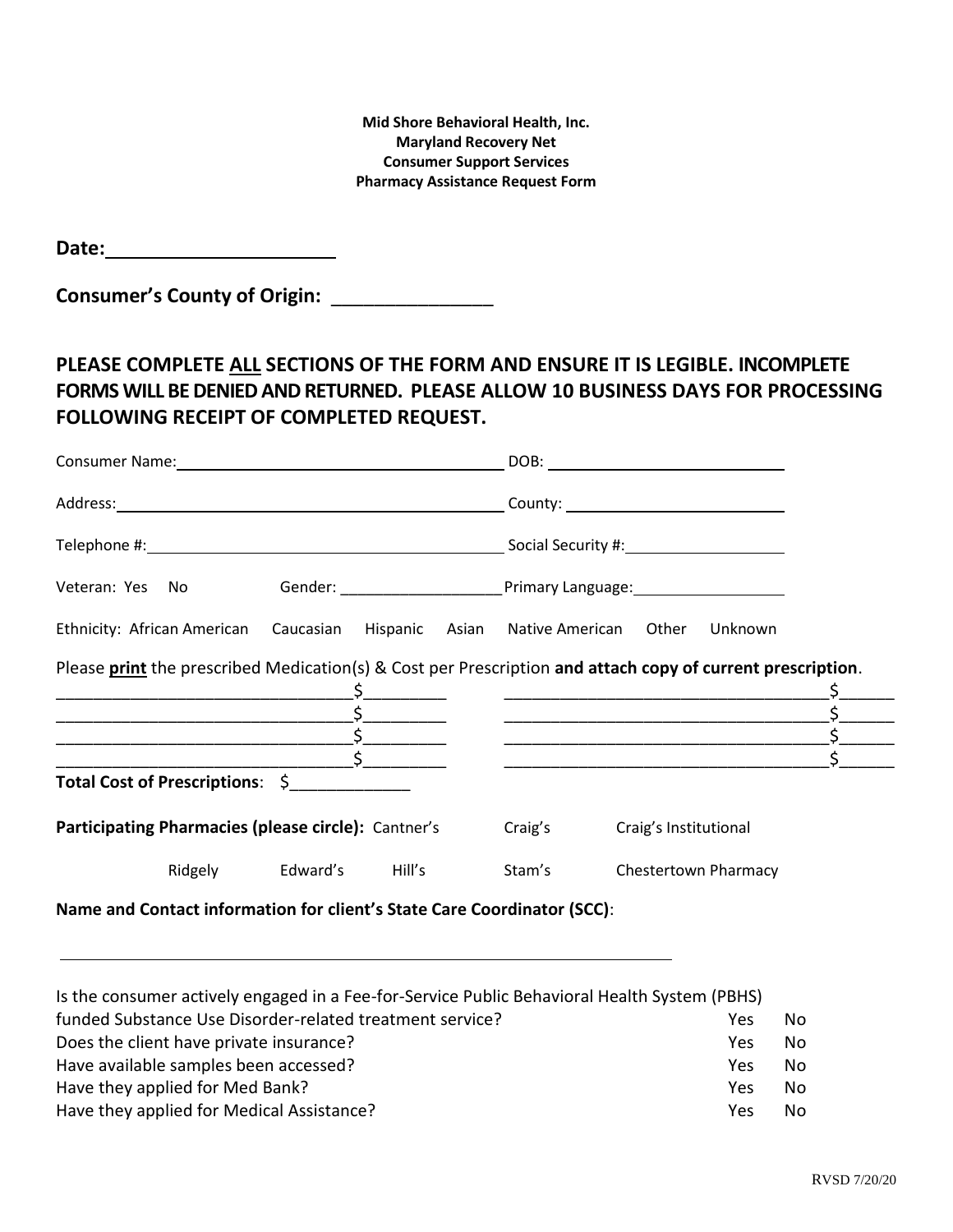#### **Mid Shore Behavioral Health, Inc. Maryland Recovery Net Consumer Support Services Pharmacy Assistance Request Form**

Provide a statement indicating all other resources, including Medicaid (**include a copy of the Medicaid application with this initial request**) and the Indigent Drug program, which have been explored or accessed: How will payment occur when assistance ends?

**IF this is a subsequent application, the consumer must call Medicaid (855-642-8572) to determine the status**  of their application and must provide the tracking #: \_ **Once approved the medication must be obtained from the pharmacy within 48 hours.** 

| Requestor: | Agency <sup>.</sup> | Phone: |  |
|------------|---------------------|--------|--|
|------------|---------------------|--------|--|

## **CSA USE ONLY**

| Consumer Co-pay:<br>Amount of MSBH Approval: | $\frac{1}{2}$<br>$\begin{picture}(20,20) \put(0,0){\line(1,0){10}} \put(15,0){\line(1,0){10}} \put(15,0){\line(1,0){10}} \put(15,0){\line(1,0){10}} \put(15,0){\line(1,0){10}} \put(15,0){\line(1,0){10}} \put(15,0){\line(1,0){10}} \put(15,0){\line(1,0){10}} \put(15,0){\line(1,0){10}} \put(15,0){\line(1,0){10}} \put(15,0){\line(1,0){10}} \put(15,0){\line(1$ |                          |              |
|----------------------------------------------|----------------------------------------------------------------------------------------------------------------------------------------------------------------------------------------------------------------------------------------------------------------------------------------------------------------------------------------------------------------------|--------------------------|--------------|
| <b>Total Amount of Prescriptions:</b>        | $\frac{1}{\sqrt{2}}$                                                                                                                                                                                                                                                                                                                                                 |                          |              |
|                                              |                                                                                                                                                                                                                                                                                                                                                                      | Date: __________________ |              |
|                                              |                                                                                                                                                                                                                                                                                                                                                                      |                          |              |
|                                              |                                                                                                                                                                                                                                                                                                                                                                      |                          |              |
| Date                                         | Date                                                                                                                                                                                                                                                                                                                                                                 | Date                     | RVSD 7/20/20 |